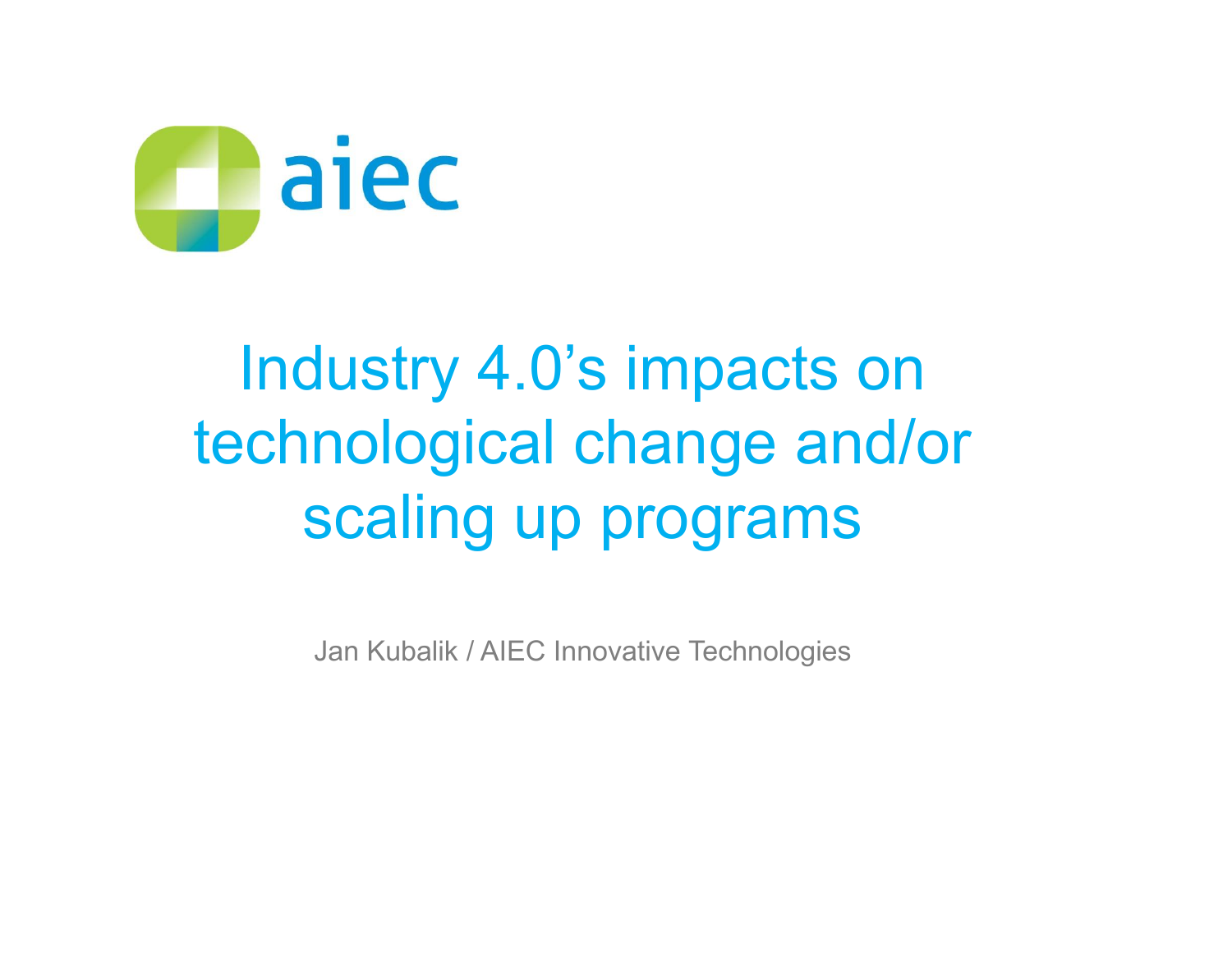### What does Industry 4.0's mean for SMEs?

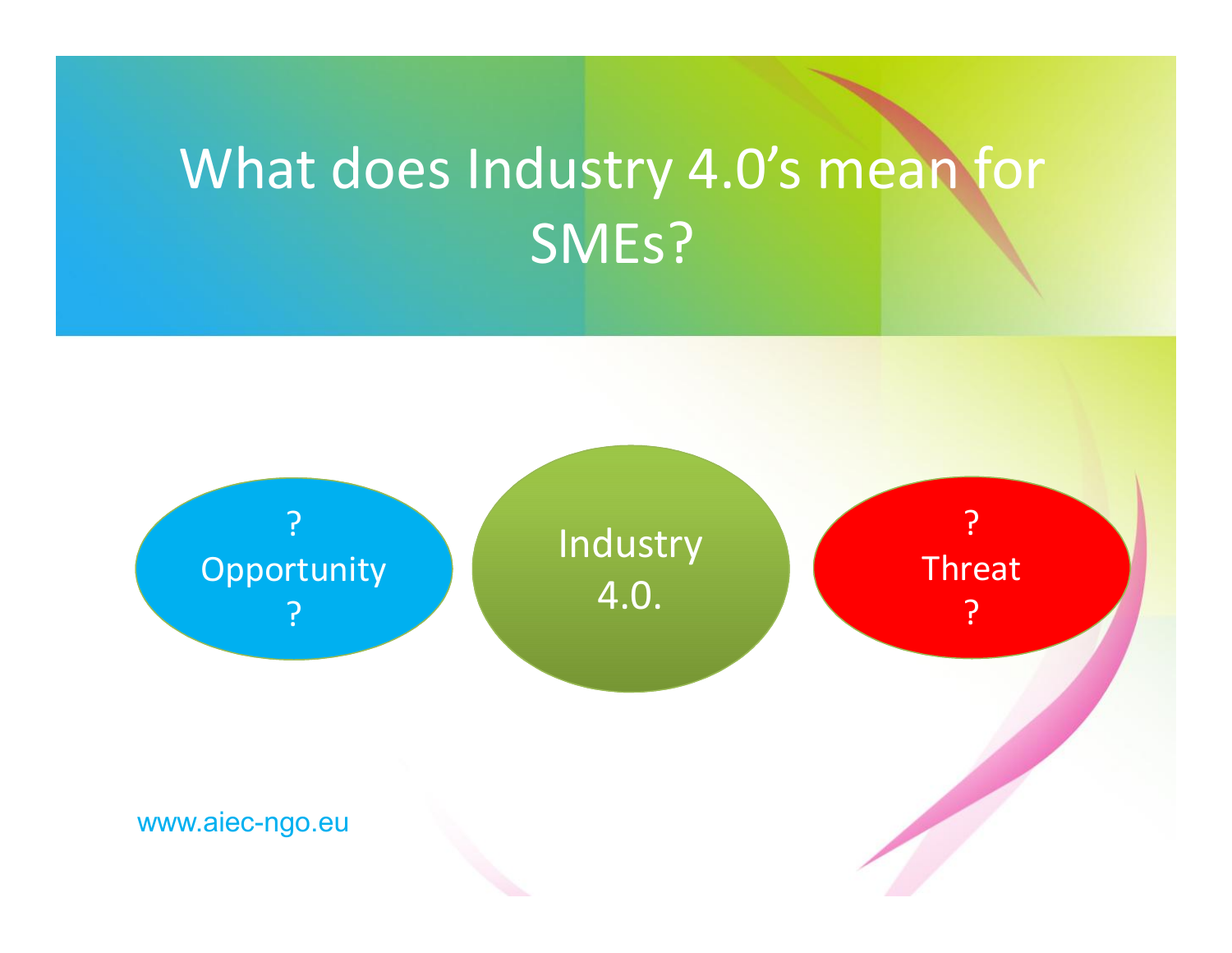## Which challenges does bring Industry 4.0.?

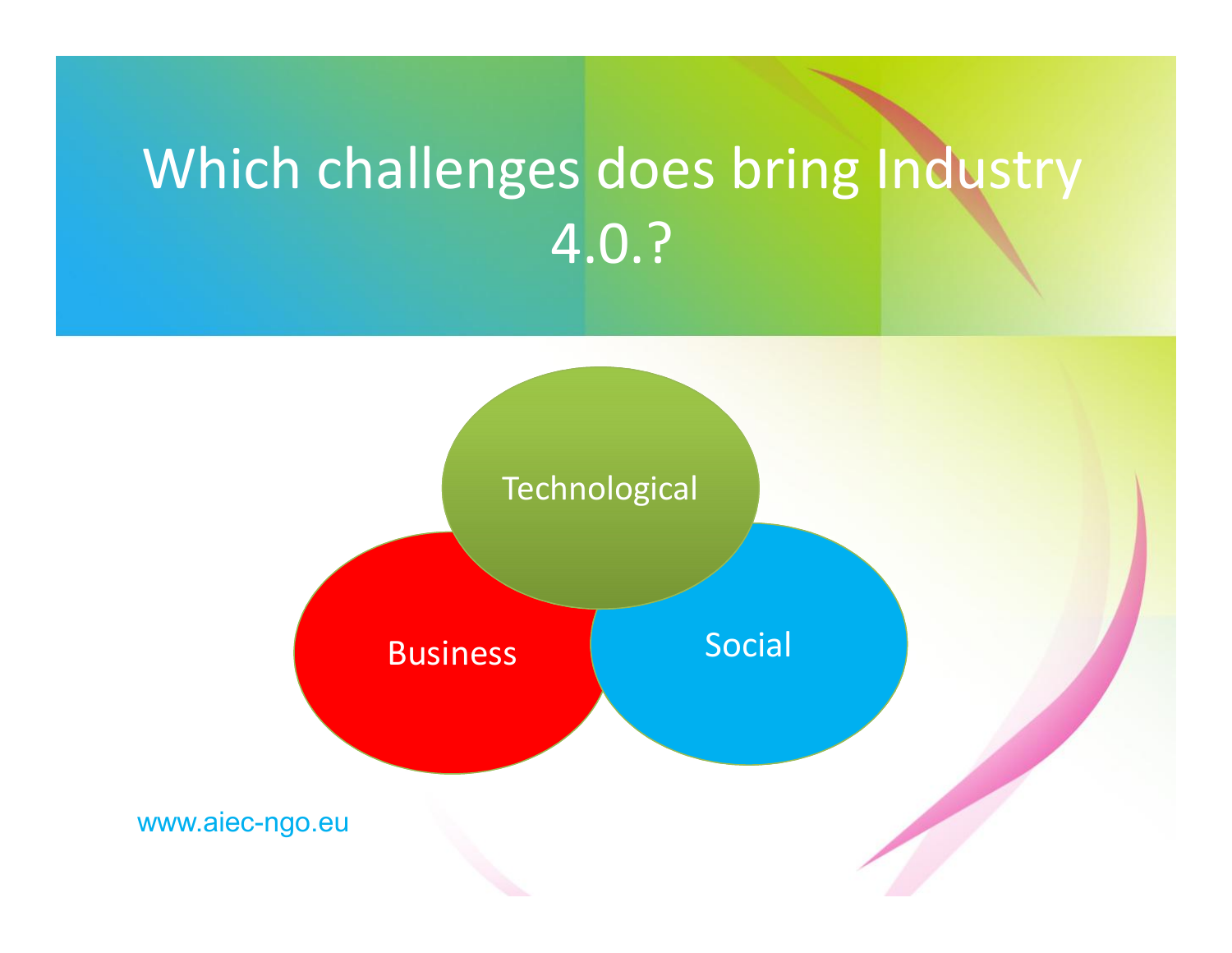#### What is Industry 4.0?

Industry 4.0 describes the organisation of production processes based on technology and devices autonomously communicating with each other along the value chain

www.aiec-ngo.eu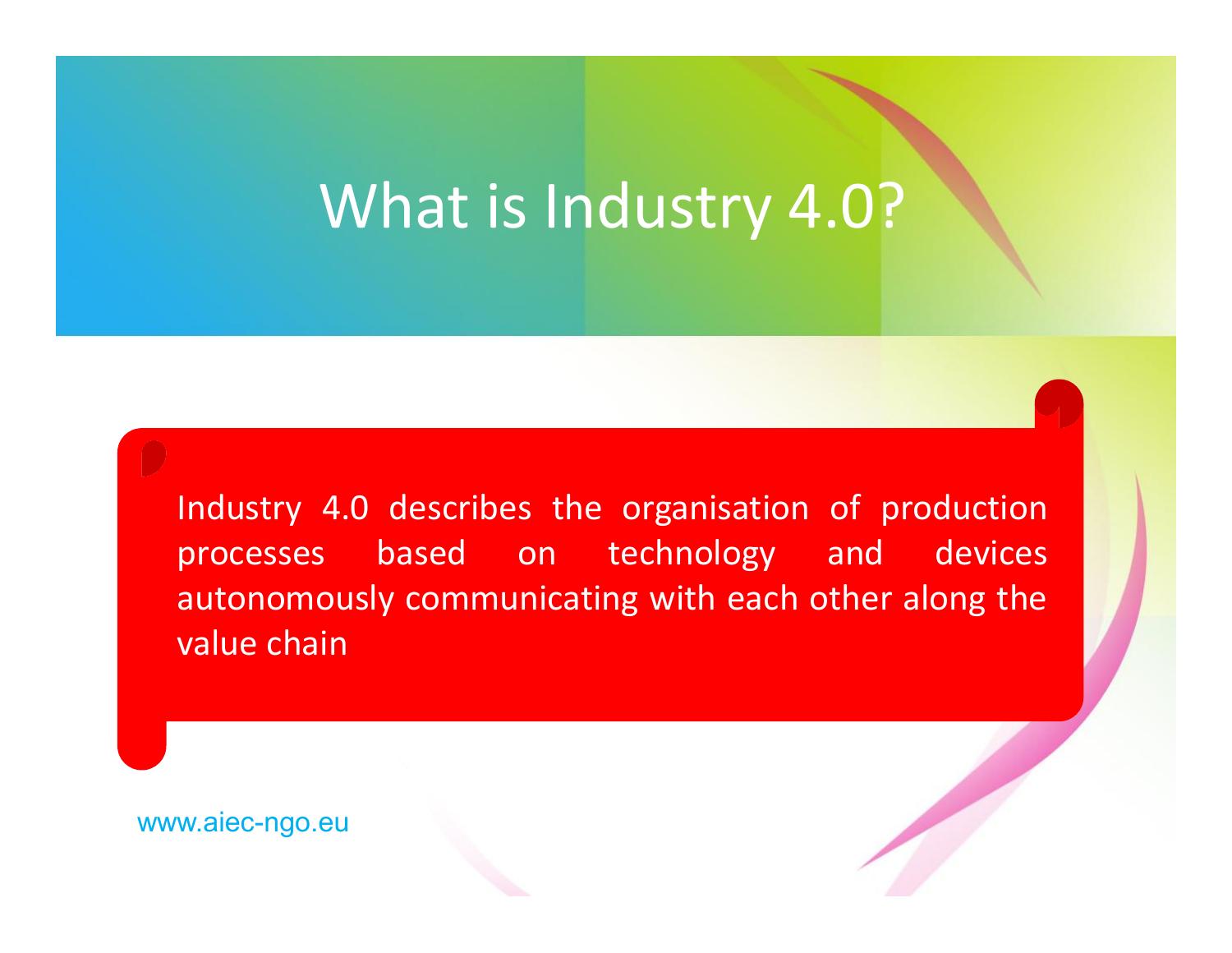#### What is the major technology change for Industry 4.0 ?

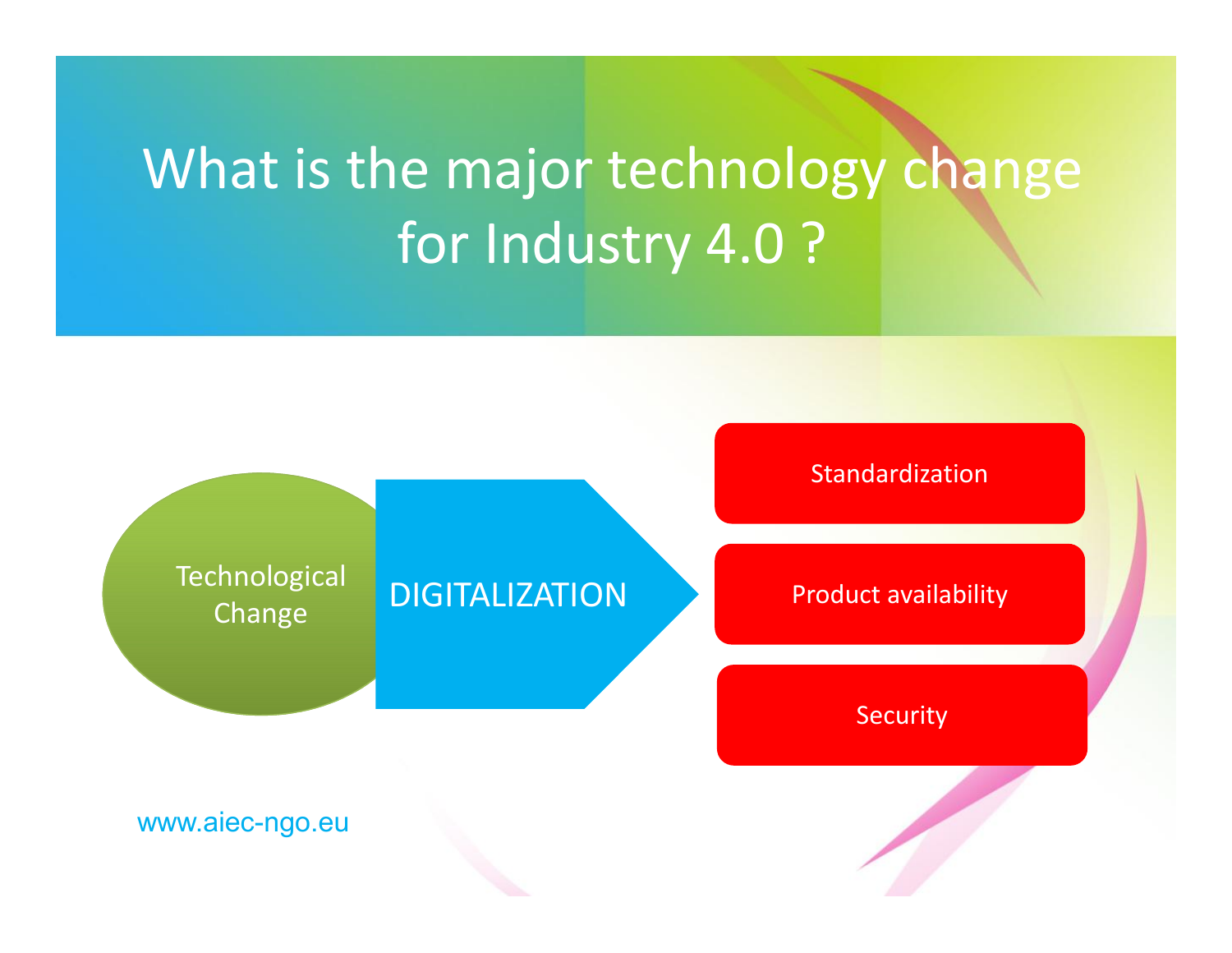#### What are the main features of Industry 4.0. from technological point of view?

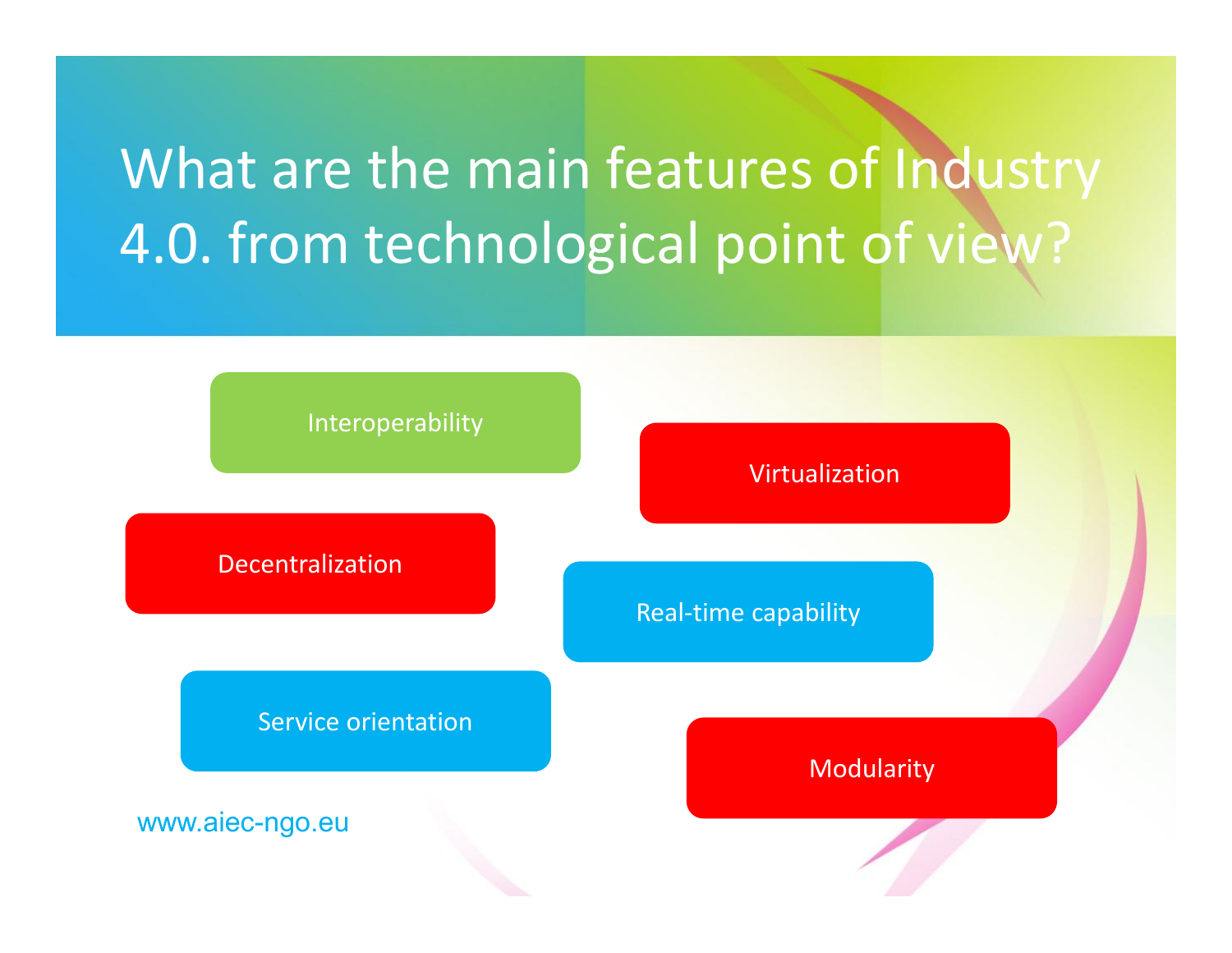#### What are the main technological changes and impacts of Industry 4.0?

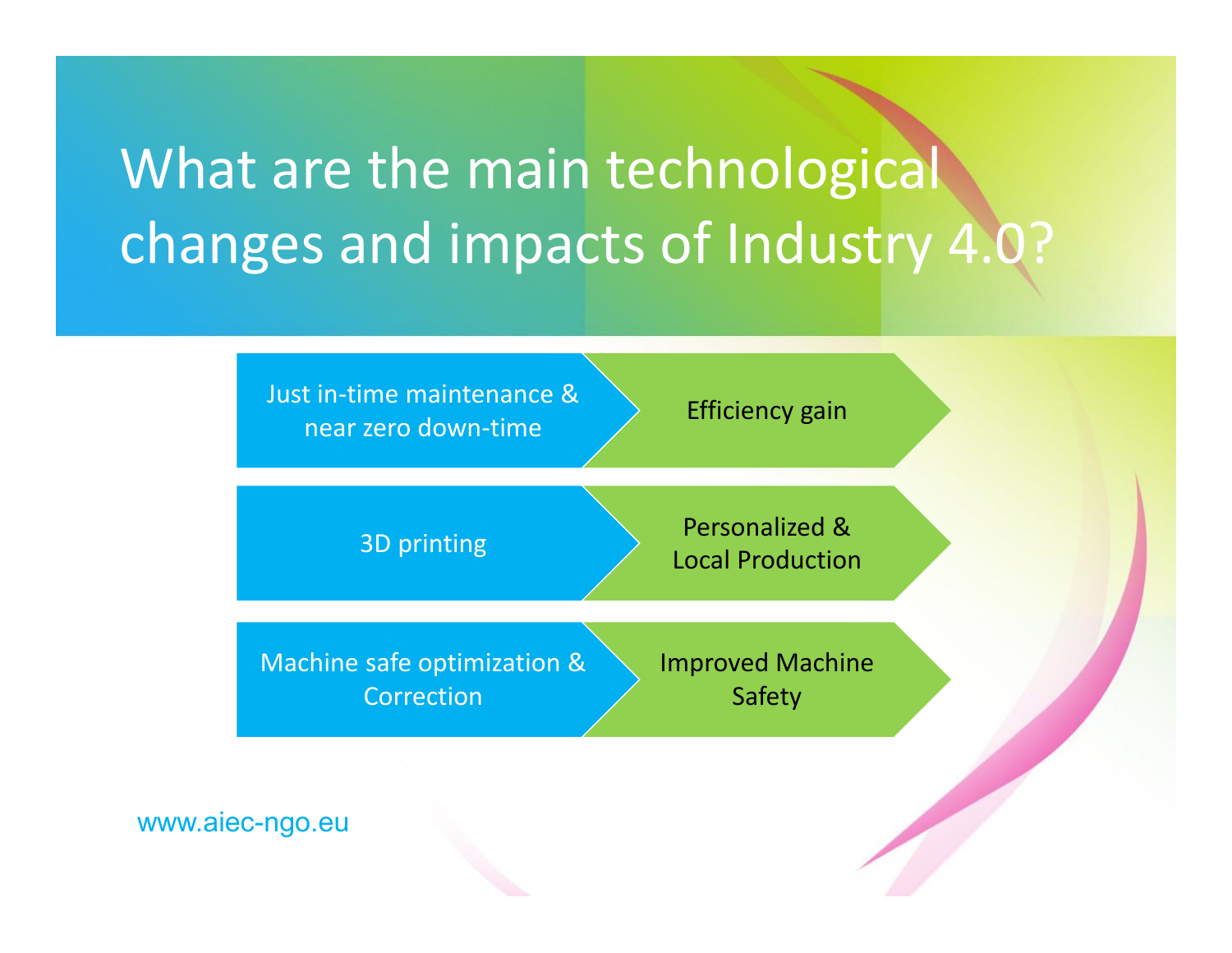#### What are the main technological changes and impacts of Industry 4.0?



www.aiec-ngo.eu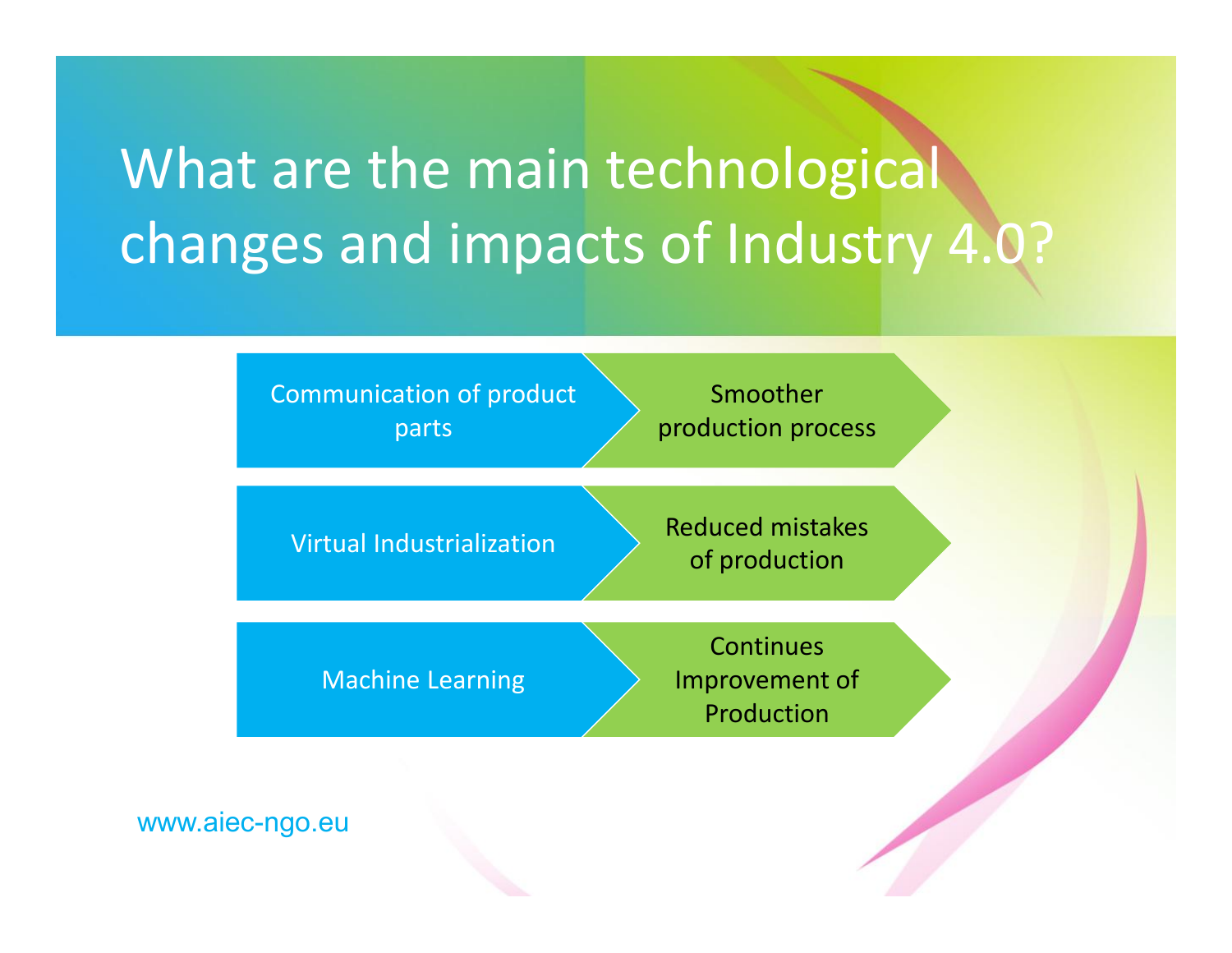#### Why Corporations need ICT SMEs or Start-Ups for Industry 4.0?

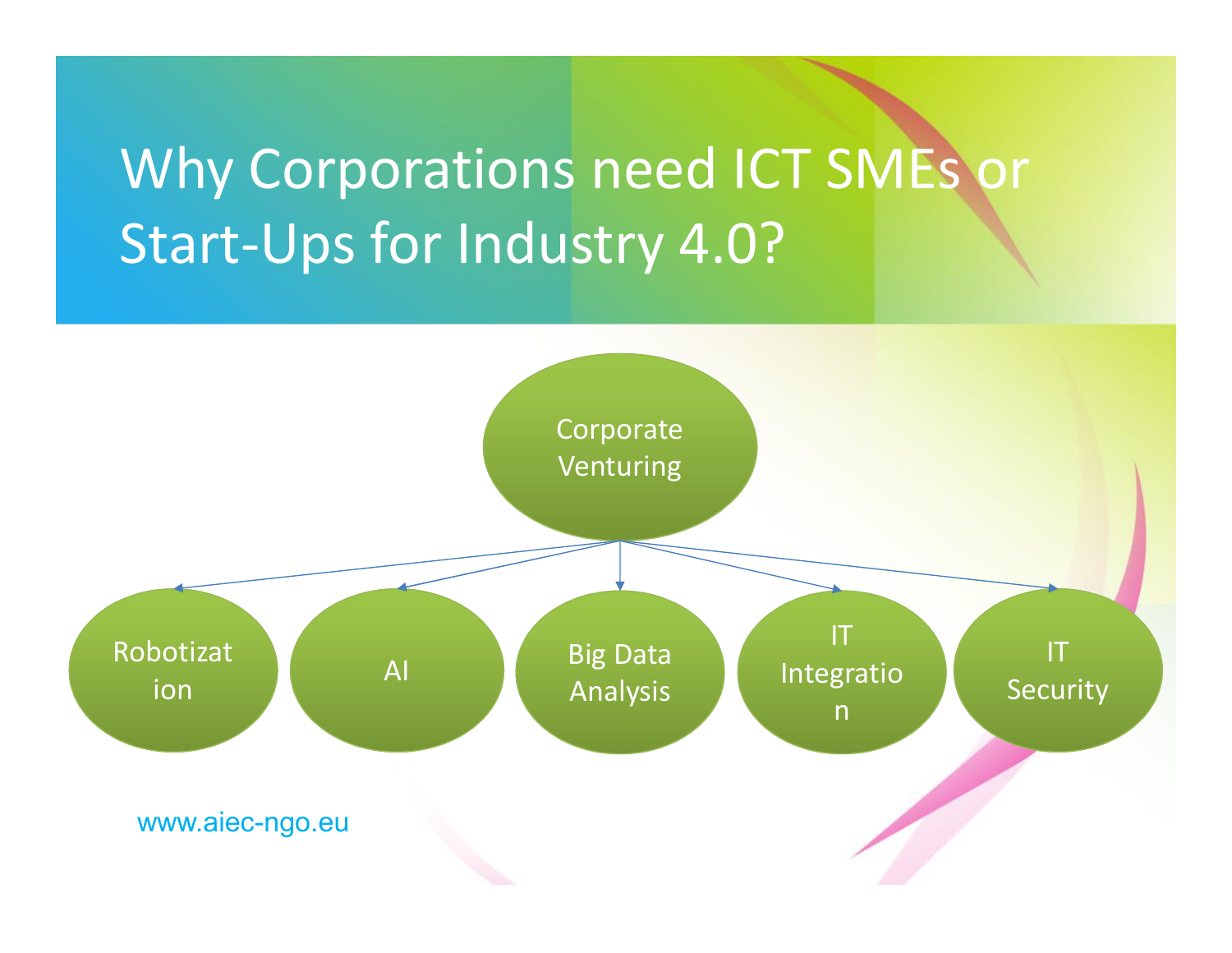### How to scale-up ICT SME to supply for Industry 4.0 ?